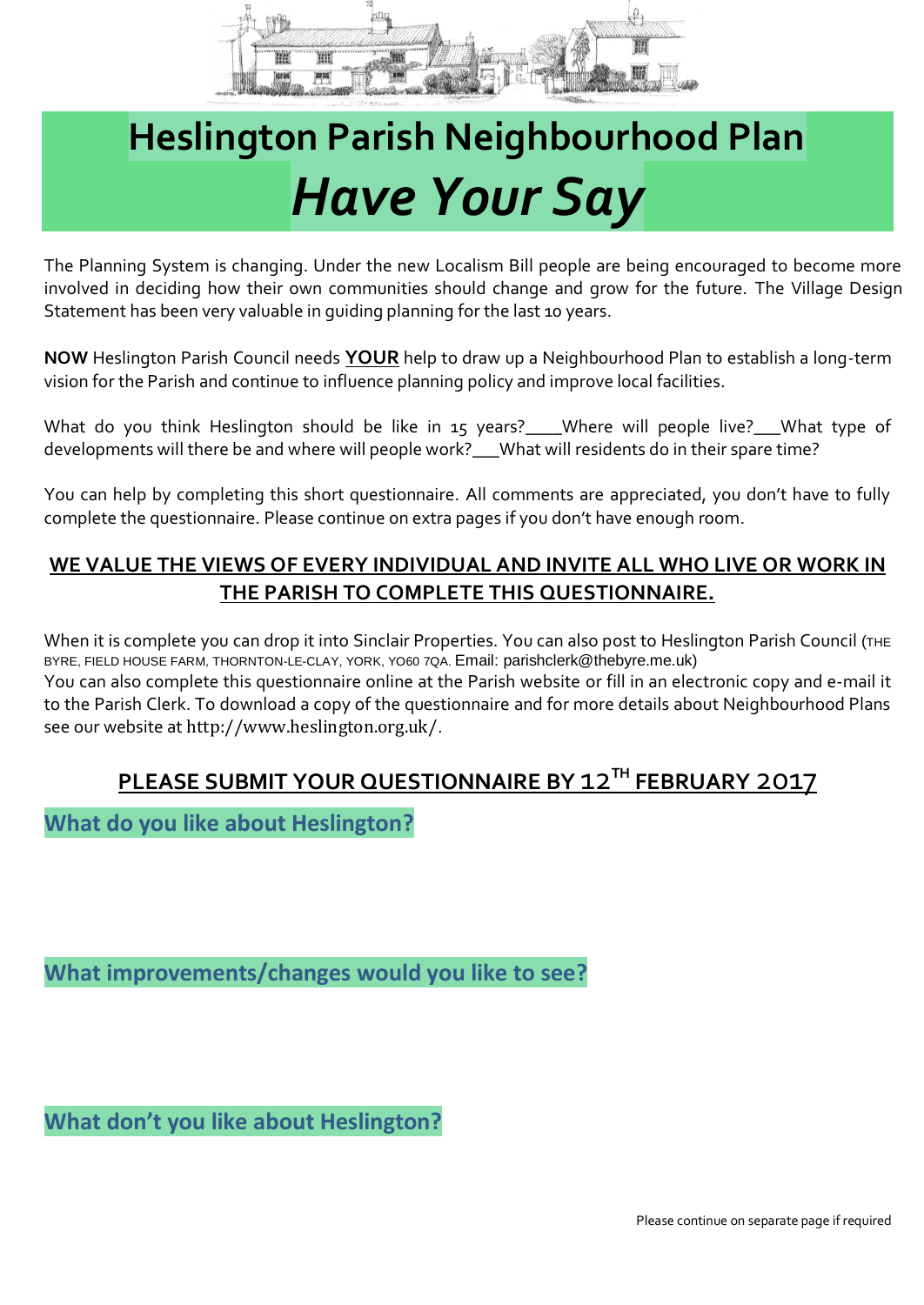

**What modes of transport do you use and which do use most frequently?**

**What improvements would you like to see to the transport systems/ infrastructure?**

**Does the mix of housing meets local needs? Why do you think this?**

### **Which services and facilities do you use in Heslington? Tick all that apply**

| Post Office      | <b>Banks</b>            | Local Shops          | Places of worship          | <b>Primary School</b> |
|------------------|-------------------------|----------------------|----------------------------|-----------------------|
| Pre School Group | After School group      | Play park            | <b>Guides and Brownies</b> | Church Hall           |
| Youth Club       | Scouts and Cubs         | <b>Sports Fields</b> | Village meeting room       | Public houses         |
| Sunday school    | Homefield               | Allotments           | Local Footpaths /access    | Local buses           |
| groups           | <b>Community Centre</b> |                      | to countryside             |                       |
| Church Field     | Other:                  |                      |                            |                       |

**Are you happy with Heslington Community facilities?** 

**Are there any additional facilities you would like to see?**

**Are there enough facilities and services for people of every age?** 

**What are the advantages and disadvantages of having the University close by?**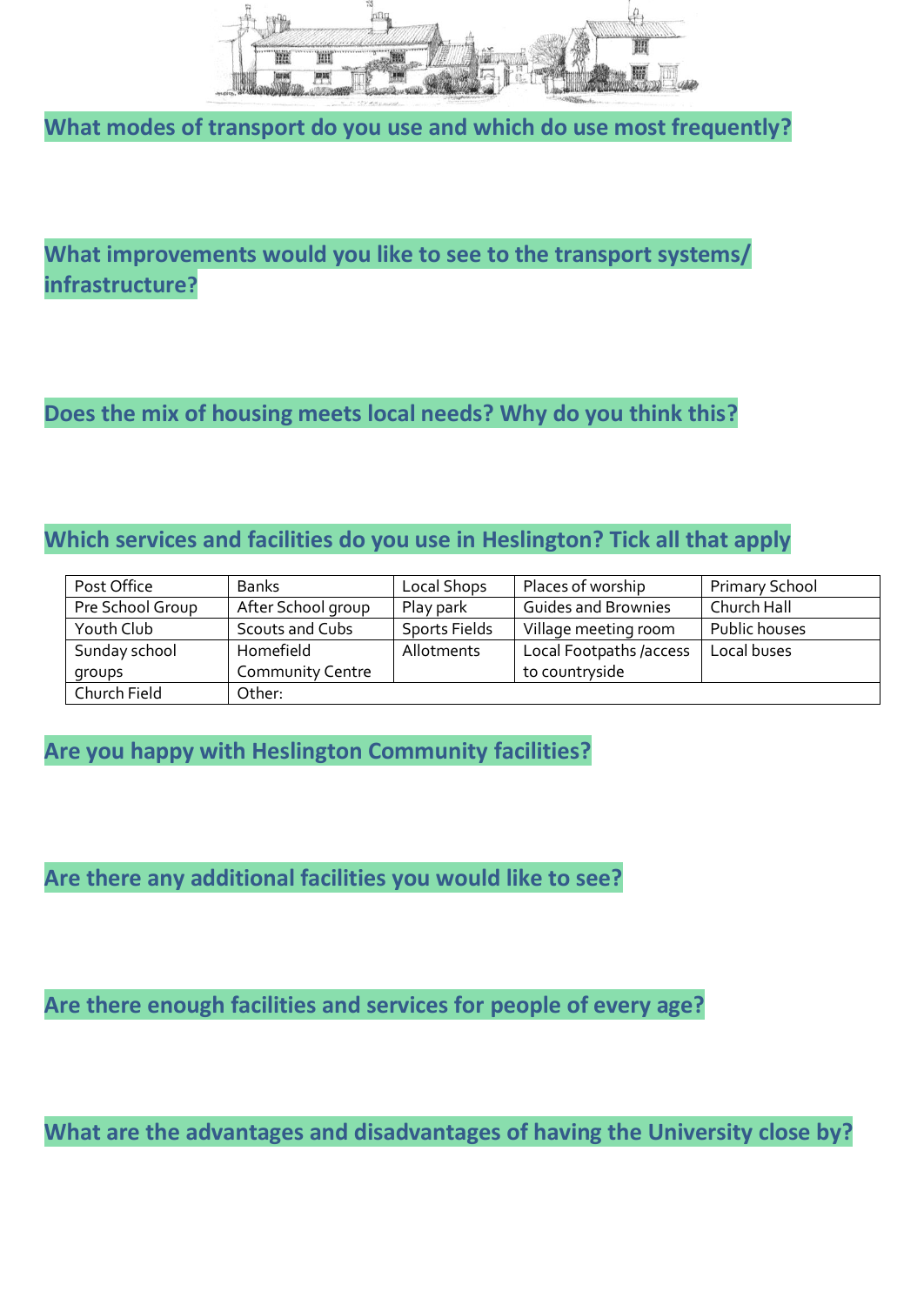

# **Value Statements. It is important that…**

|                                                   | <b>Strongly</b><br><b>Disagree</b> | <b>Disagree</b> | Neutral | Agree | <b>Strongly</b><br>Agree |
|---------------------------------------------------|------------------------------------|-----------------|---------|-------|--------------------------|
| There is good access to the countryside           |                                    |                 |         |       |                          |
| Heslington is well served by public transport     |                                    |                 |         |       |                          |
| There are good facilities for cycling             |                                    |                 |         |       |                          |
| There is a good range of community facilities     |                                    |                 |         |       |                          |
| (e.g. shops, pubs, etc)                           |                                    |                 |         |       |                          |
| There are open spaces in the village              |                                    |                 |         |       |                          |
| There are open spaces around the village          |                                    |                 |         |       |                          |
| The Green Belt is protected                       |                                    |                 |         |       |                          |
| Heslington Tilmire area (Site of Special          |                                    |                 |         |       |                          |
| Scientific Interest/ Nature Reserve) is conserved |                                    |                 |         |       |                          |
| Vehicle traffic flows through Heslington          |                                    |                 |         |       |                          |
| Common Lane/Low Lane are for local                |                                    |                 |         |       |                          |
| businesses and local residents only               |                                    |                 |         |       |                          |
| Major new developments should be prevented        |                                    |                 |         |       |                          |
| from vehicular access through Common              |                                    |                 |         |       |                          |
| Lane/Low Lane                                     |                                    |                 |         |       |                          |

# **General comments**

Please list any other comments that you would like to make about Heslington:-